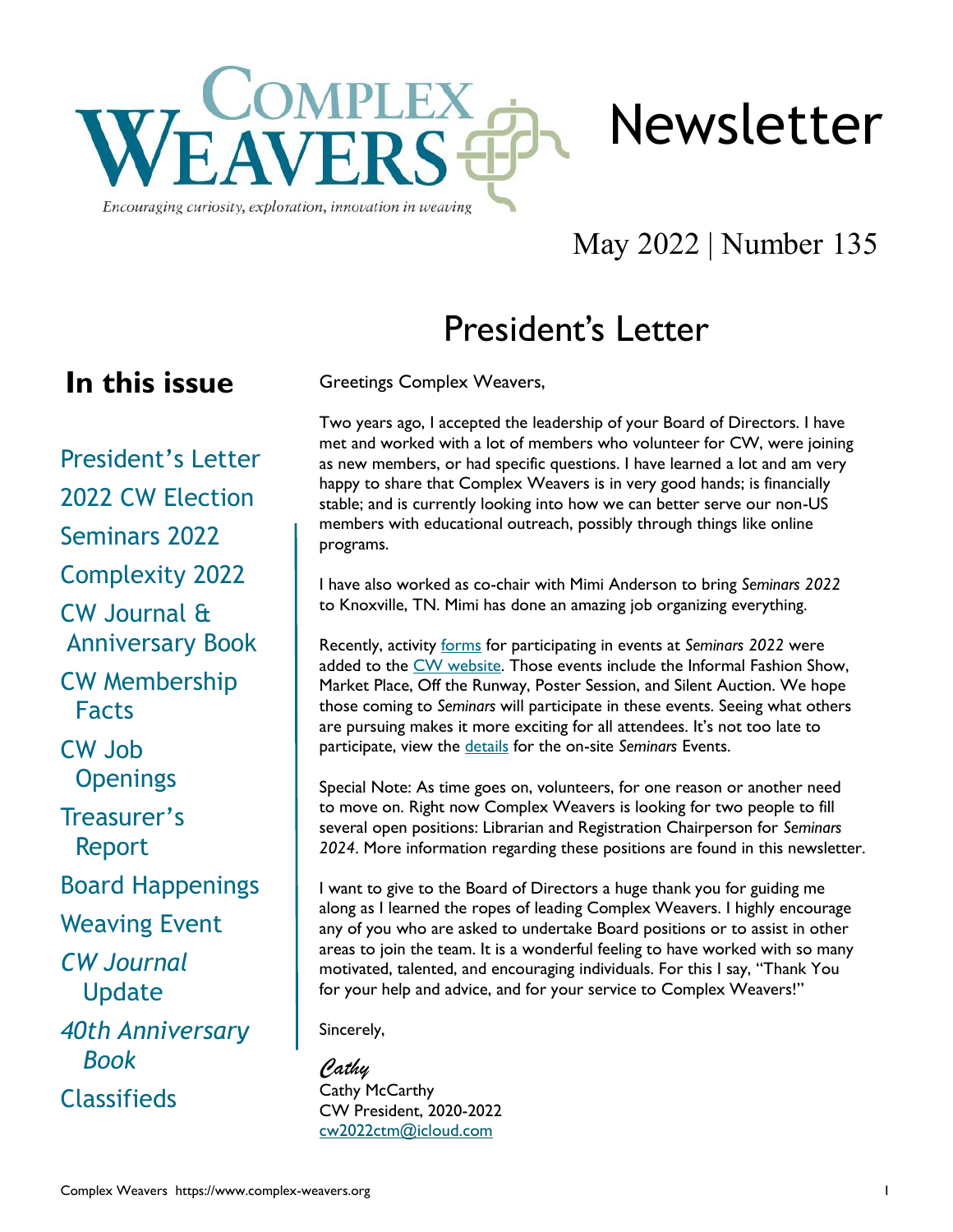### **2022 Complex Weavers Election Results**

<span id="page-1-0"></span>The Election Results are here! Many congratulations to our newly elected officers: Karen Donde, President and Eileen Driscoll, 1st Vice President.

Thank you to all members who participated and cast their votes online. Installation of officers will be at the Complex Weavers Annual General Meeting in Knoxville, TN in July.



Karen Donde President



Eileen Driscoll 1st Vice President



**Complex Weavers** *Seminars 2022*

**Knoxville, TN • Marriott Hotel July 10-13, 2022**

Registration for *Seminars 2022 is* open and there are still spaces available. For information, check out the *Seminars* section of the [Complex Weavers website.](https://www.complex-weavers.org/seminar/seminars-2022/) The complete list of *Leaders* and *Seminar Topics* as well as the Schedule of Events is there.

For those of you attending *Seminars 2022,* the following events will take place: Informal Fashion Show, Poster Session, Marketplace, Silent Auction, and Off the Runway Show (for those woven items that are non-runway items, things like scarves, shawls, table linens, rugs, and other non-garment wovens). If you plan to participate in these events, please fill out the activity forms found at : [https://www.complex-weavers.org/seminar/seminars-](https://www.complex-weavers.org/seminar/seminars-2022/events/)[2022/events/](https://www.complex-weavers.org/seminar/seminars-2022/events/)

Please bring the completed form(s) with you along with your item(s). If entering item(s) in the Fashion Show, please print legibly and large enough to be easily read by our fashion show announcer. Michele thanks you for this!

Looking forward to wonderful, fun evening events at Seminars!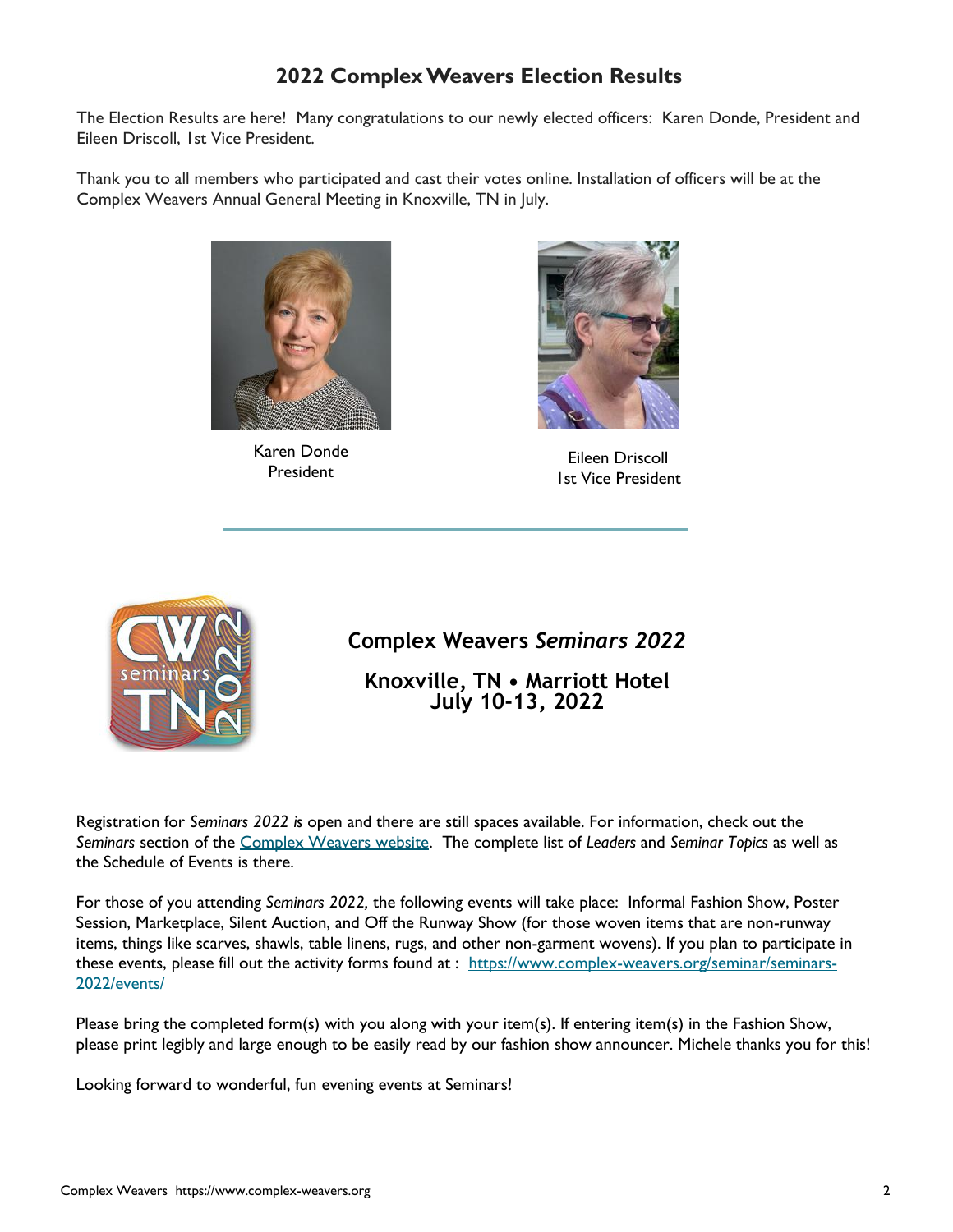#### <span id="page-2-0"></span>**Special Event Chairpersons for** *Seminars 2022* **Activities**

Thank you to the following volunteers for their willingness to organize these events!

Michele Belson -- Fashion Show Announcer Ivy DeHart -- Off the Runway show Teresa Edmisten -- Poster Session Amy Norris -- Marketplace Chairperson Angela Schneider -- Silent Auction Coordinator

We welcome their help and assistance with these activities at *Seminars 2022*!

## **COMPLEXITY 2022:** Innovations in Weaving

#### **Meet the** *Complexity 2022* **Exhibitors!**

Karen Donde, *Complexity 2022* Chair

Congratulations to the 29 Complex Weavers members whose work was selected by jurors Robyn Spady, Betty Vera and Julie Hedges for *Complexity 2022*. You will read and see more about the artists' work in the Summer 2022 *Complex Weavers Journal*, and in our virtual *Complexity* exhibit, which will be available online from July 1 through August. 30, 2022.

Of course, there is no substitute for seeing the work in person. Our live show returns this year, July 1-29, at The Emporium Art Center, 100 S. Gay St., Knoxville, TN. Please plan to visit the exhibit whether you are in Knoxville this summer for Complex Weavers *Seminars* or HGA's Convergence, live near Knoxville or are just passing through eastern Tennessee during July.

The Emporium is open to the public Monday through Friday from 9am-5pm and Saturday from 10 am-1 pm. In addition, every CW member attending Complex Weavers *Seminars* is invited to attend a special reception for *Complexity 2022* at The Emporium from 7-9 pm on July 10, *Seminars* opening night. Refreshments and bus transportation to and from the Marriott will be provided.

In the meantime, here are the *Complexity 2022* exhibiting artists, including six members from three countries outside the U.S., and the rest from 17 U.S. states. Award winners will be announced July 1 when the show opens.

| Mimi Anderson        | Samantha Haring      |
|----------------------|----------------------|
| <b>Gill Back</b>     | Bonnie Inouye        |
| Darilyn Bennett      | Beth Ross Johnson    |
| Susan Bowman         | Erika Lewis          |
| Su Butler            | Gay McGeary          |
| lvy DeHart           | Molly McLaughlin     |
| Teresa Edmisten      | Jennifer Moore       |
| <b>Suzy Furness</b>  | Melanie Olde         |
| <b>Brenda Gibson</b> | <b>Claire Renaut</b> |
| Robin Haller         | Alice Schlein        |

Lynn Smetko Jeremy Uden David van Buskirk Sara von Treskow Barbara Walker Lesley Willcock Rebecca Winter Carol Wooten Muffy Young

Thank you again to everyone who entered *Complexity 2022*. You made this an enjoyable but difficult task for the three jurors. In addition to scoring all the entries independently, the jurors met via Zoom for more than two hours to reach agreement about final selections and choose awards winners.

*Continued page 4*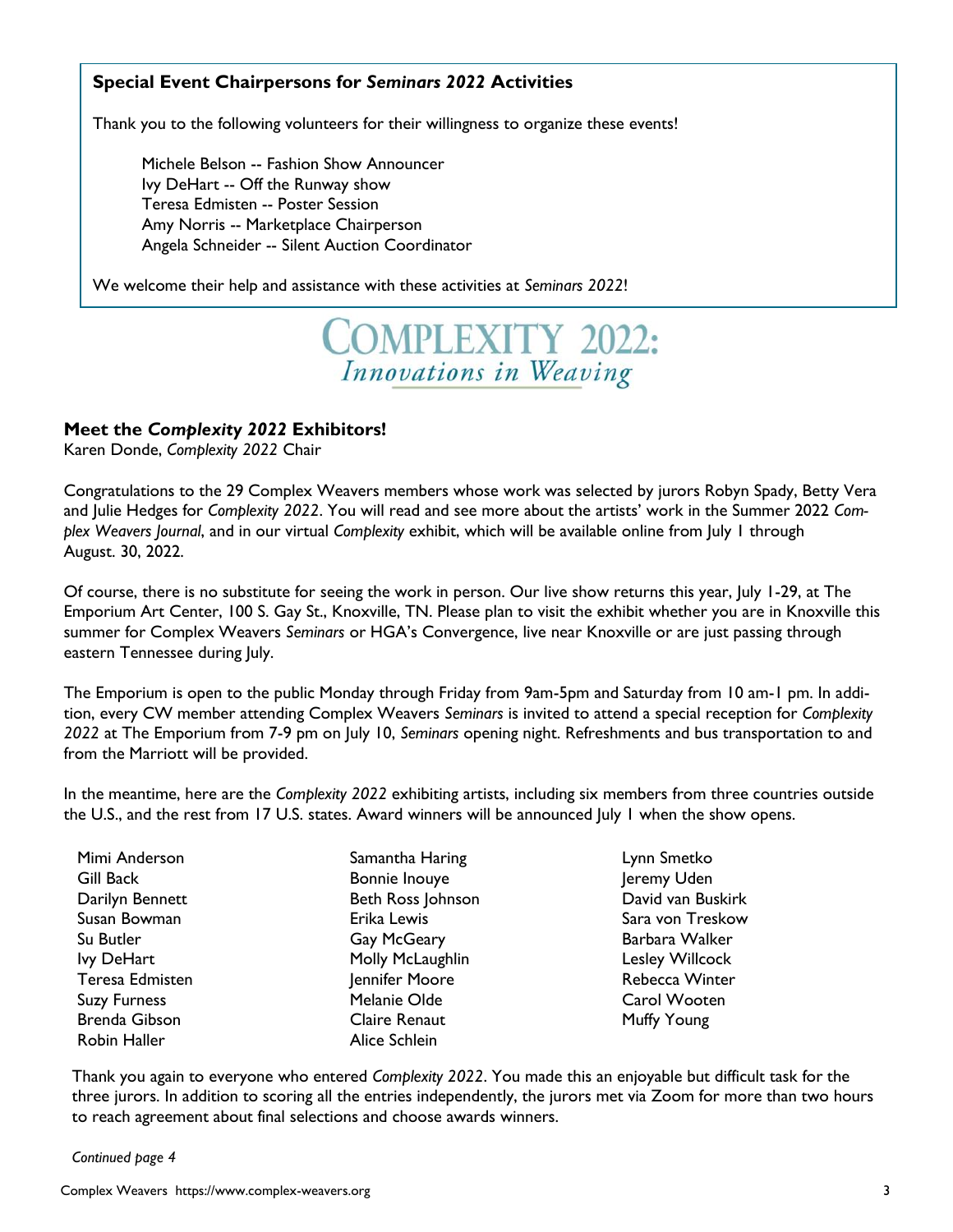#### • Once the link to our virtual exhibit goes live, please share it with guild members and textile friends further afield

through personal outreach and social media.

Finally, a personal Thank You from me to everyone who played a role on the *Complexity 2022* Committee during the past two years:

Margaret Dugger Diane Smith Sarah Fortin

Cally Booker Ruth MacGregor Susan Bowman

Eileen Hallman Pat Brown Katie Doan

Geri Forkner Cathy McCarthy

**Message from the President -** *Complex Weavers Journal* **and Anniversary Book**

Dear CW Members,

As many of you are already aware, all jobs done for Complex Weavers are done by volunteers. Unlike other organizations that you may be members of, or whose magazine subscriptions you may have, we have no paid positions. (They do.) With the exception of printing services (for our *Journal* and books), and the services involved with the hosting of our website, we are all volunteers. We have held true to our original vision of making our organization run entirely with volunteer labor.

This is noble and good; but sometimes life throws us a curve. When that happens, we need to do what we can, and make do with what's possible. Recently, we've had quite a few curve balls:

- The day before our Annual Meeting last year, I was hospitalized. We were very lucky to have Past Presidents willing to step in and help pull off the meeting.
- Our  $40<sup>th</sup>$  Anniversary Book will appear well after our  $40<sup>th</sup>$  anniversary. The Editor had serious struggles with her health, changes in her family, and a number of other setbacks; but she kept working, and it went to the printer this winter.

Your Complex Weavers *Journal* has had two sets of delays. After thirty years abroad, its Editor moved back to the States (during the pandemic!), and her household goods, including the computer that produces the *Journal*, were on a container ship that was late leaving port. All her belongings were delivered two and a half months later than planned. More delays came in the form of medical emergencies. But she hung in there, got help from other Complex Weavers, and the *Journals* are almost back on schedule.

#### Continued page 5

## <span id="page-3-0"></span>*Complexity 2022,* continued

**What's left for the Complexity 2022 Committee and how you can help?** Once the live show is hung and virtual exhibit posted, the committee's job turns to sharing the news about *Complexity 2022* worldwide. Here is how you can help.

- If you will be a vendor at the Convergence marketplace, we hope you'll agree to distribute promotional bookmarks about the exhibit in your booth. [Email us](mailto:cw.complexity2022@gmail.com) and we'll add you to the distribution list.
- If you are attending another conference or fiber market in June or July and would be willing to distribute bookmarks there, we are happy to send you a stack. Click the email link above.
- If you are a member of a guild in Tennessee or nearby states, please announce the exhibit at an upcoming meeting. We can send you bookmarks to hand out as well.



Complexity 2022 opens July 1 at The Emporium Art Center 100 S. Gay St., Knoxville, TN.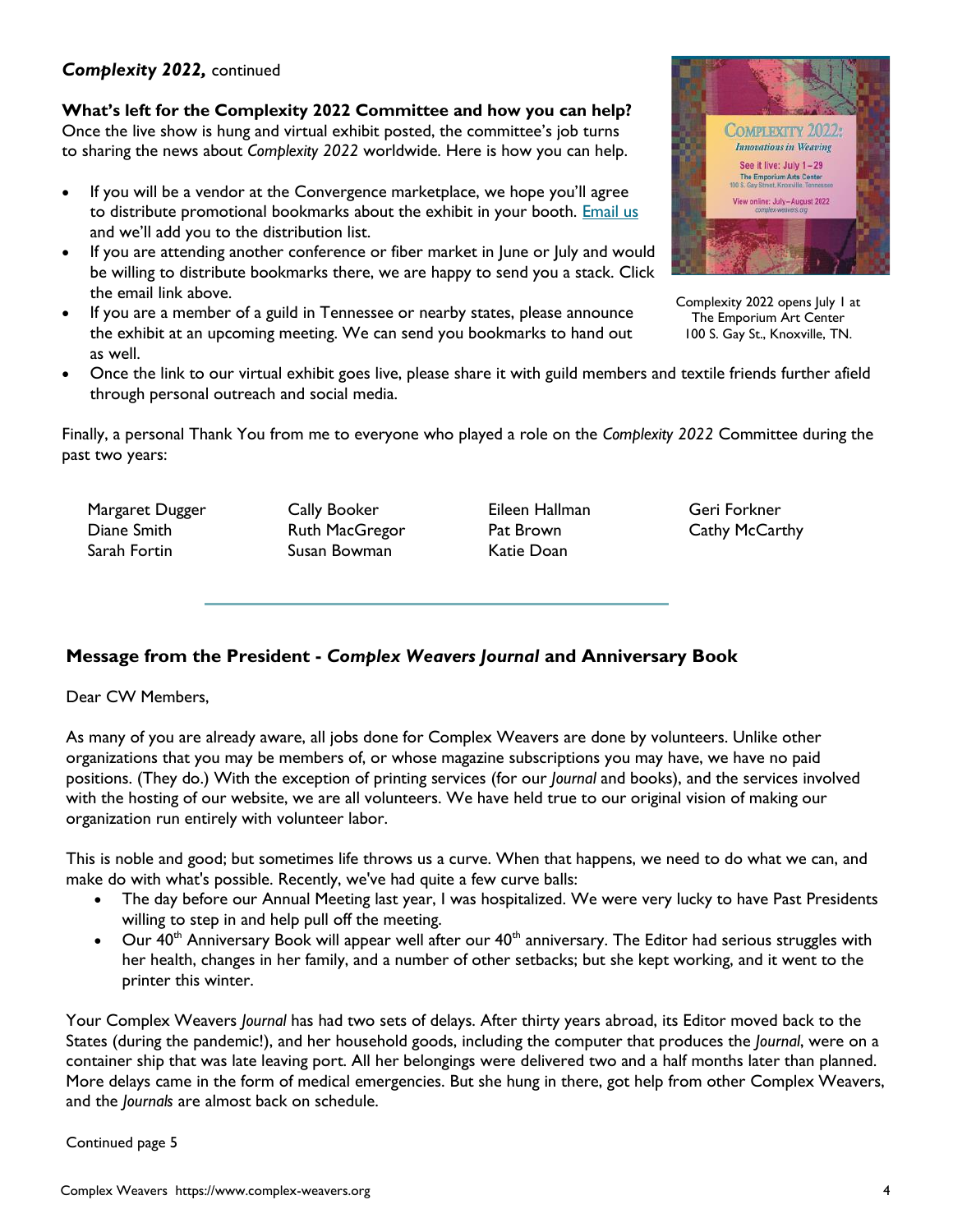### <span id="page-4-0"></span>*CW Journal* **& Anniversary Book, continued**

In each of those cases, it's the volunteer spirit at the heart of our organization that has come in to save the day. You can help, too. Think about it. Lending a hand is within the reach of all of us and all offers of help are deeply appreciated.

Sometimes the curve ball that gets thrown in our direction isn't personal, but involves something bigger, outside of our control. For an example, consider our 40<sup>th</sup> Anniversary Book. It was turned over to the printer in late December, and your CW Board was assured that it would be in print in early spring (the Board was ecstatic!). Unfortunately, the printer had a backlog of books waiting to be printed, because they were having difficulty obtaining paper. They thought the problem would be resolved by March – but they were very overly optimistic.

The issue has been resolved, and the book is now well along through the production processes at the print shop – but we don't yet have the books in our hands. It will happen soon!

In another example, the *Journal* for October 2021 finally went to the printer a few weeks ago, and we expected it to have a quick turnaround, as the printer had resolved the problem of paper shortage. It was, indeed, printed quickly but the clear eco-plastic mailing envelopes were on backorder, so the printed copies were delayed until the envelopes arrived. The October *Journal* should be arriving in your mailbox.

I hope you now understand more fully what has been going on with your *Journals* and the Anniversary Book. It's a saga of volunteers overcoming their personal curve balls, and businesses struggling to navigate a Covid world with irregular supplies. With luck, this will all be behind us shortly! Have faith, please. We are close to the end of these struggles.

Sincerely,

*Cathy* Cathy McCarthy CW President, 2020-2022 [cw2022ctm@icloud.com](mailto:cw2022ctm@icloud.com)

#### **CW Membership - Where do we live?:**

Have you wondered where your fellow Complex Weavers are located? The total membership for CW in 2022 is 1449. That is 1423 Individual and 26 Organizational members.

The following 24 countries are represented:

| Canada      | 132 | Germany      | 6   |
|-------------|-----|--------------|-----|
| <b>UK</b>   | 81  | Sweden       |     |
| Australia   | 62  | Ireland      | 3   |
| Netherlands | 20  | Spain        |     |
| New Zealand | 16  | South Africa |     |
| Belgium     | 8   | Denmark      |     |
| Norway      |     | Luxembourg   |     |
| France      | h   | US           | በ94 |

Finland, Hungary, India, Japan, Poland, Singapore, Slovenia and Switzerland have one member each.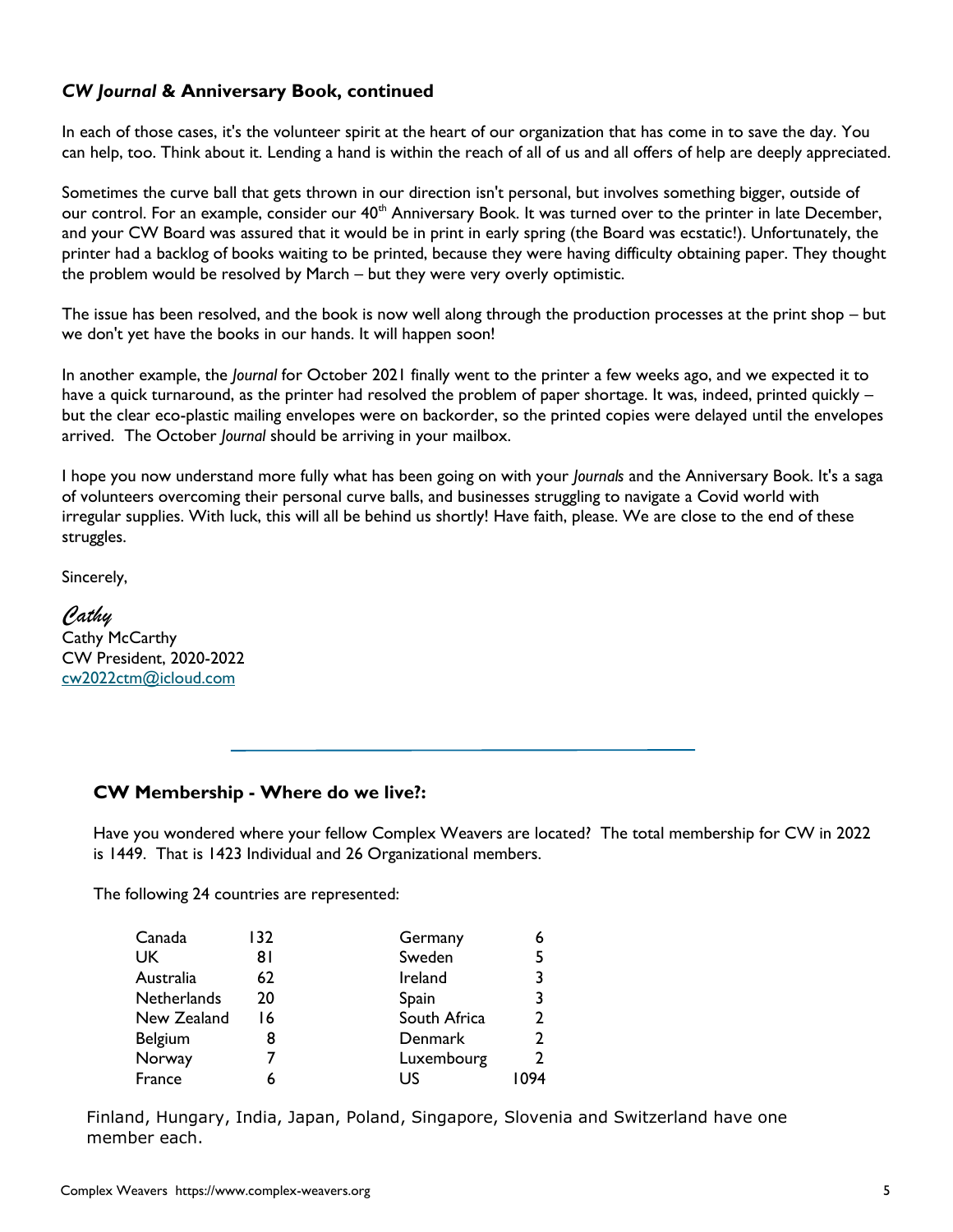#### <span id="page-5-0"></span>**Complex Weavers Opportunities**

There are two positions that need to be filled: Complex Weavers Librarian and a volunteer to evaluate registration software. Descriptions of the two opportunities are below. If you are willing to join the team of Complex Weavers volunteers, please contact Cathy McCarthy at [cw2022ctm@icloud.com.](mailto:cw2022ctm@icloud.com)

#### **New Librarian is Need**

For the past several years, Jean Hosford, in Dexter Michigan houses the Complex Weavers Library. She now needs her space back. Jean wrote the following to describe what the job entails and space requirements, should you be interested in the library job.

#### **Jean's Job Description**

The library consists of roughly ten 30" bookshelves -- I minimized the space requirement by having some of them arranged back-to-back sticking out from the wall.

The librarian locates, packages, and mails out the requested material either using the library's PayPal account to pay postage, or fronting the amount if it is first class or media mail. After sending the materials off, the Librarian notifies the borrower about how to reimburse for postage, what the tracking number is, when the expected delivery date is and when to return the materials. Re-shelf the books and study group material when it is returned. (I'm blanking on the number of requests per month) Acquisitions are entered into LibraryThing. Borrowings are logged into a spreadsheet.

The fun parts are interacting with interesting weavers, seeing all the study group materials and having access to a broad range of weaving books. Sometimes I locate books we don't have by using WorldCat to find another (near to the borrower) library that might be able to lend the book.

The not-so-fun parts are re-shelving the books and putting the study group materials back in the binders. I have begun using accordion envelopes and magazine boxes instead so I don't have to fight the 3-ring binders. Also, when materials are months and months late it's not fun to keep reminding the borrower to return them.

Respectfully Submitted, Jean Hosford

There has been some discussion about digitizing the Library. A decision was made last year that study groups who wish to digitize their materials are welcome to do so, but at this point in time we are not digitizing historical study group materials. This is due to members' preferences regarding digitizing their study group materials.

#### **Volunteer Needed to Evaluate Registration Program**

Complex Weavers has used Cvent, a web-based online registration program, for the last several *Seminars*. Our contract with Cvent is up for renewal at the end of this year, so we are looking for a volunteer or two to evaluate the online registration software currently available, compare it to Cvent, and assist the Board in making a decision on how best to move forward.

#### **Treasurer's Report**

Rather than publish the current Treasurer's Report in the Newsletter, it will now be available in the Members area of the CW website. For the latest report, check out the [CW Documents page;](https://www.complex-weavers.org/member-resources/cw-documents/) scroll to the link for the latest Treasurer's Report.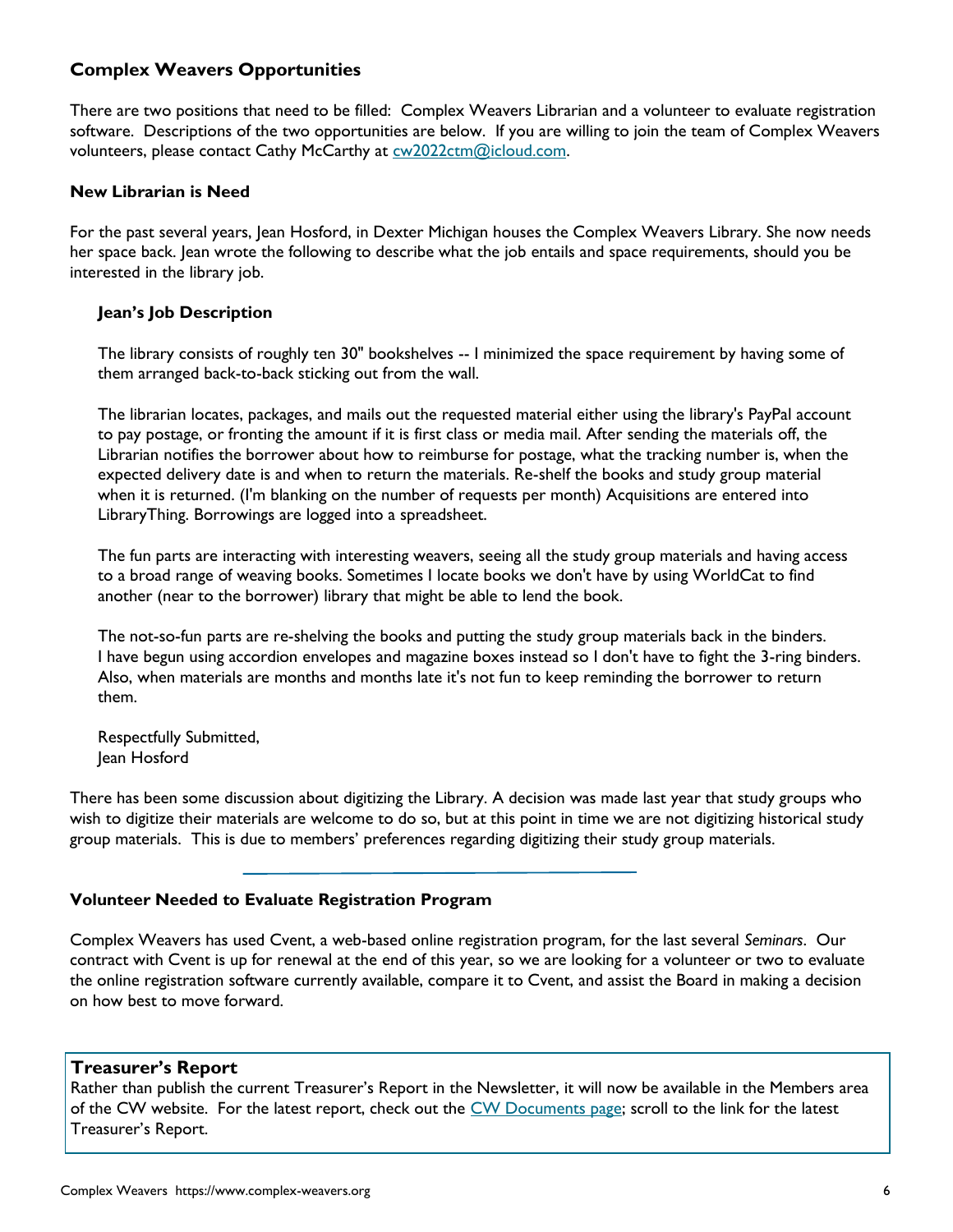#### <span id="page-6-0"></span>**Board Happenings April Board Meeting**

*April 23 – May 4, 2022*

The Board of Directors met via Zoom for the first portion of the meeting to complete action on several items, and then finished the meeting using its Groups.io platform to continue discussion of a proposal to offer online educational presentations to CW members and also to nonmembers.

#### **Treasurer's Report**:

CW Treasurer Linda Kaufman filed the First Quarter 2022 Treasurer's Report. She reported that CW has collected \$58,000 from Cvent for Seminars 2022 registrations, and First Quarter 2022 donations totaled \$950.

#### *Seminars 2022*:

*Seminars 2022* Co-chair Mimi Anderson reported that to date, *Seminars* registrations total 141 people including attendees, teachers and companions. There is no cutoff date for registrations, and walk-ins will be accepted. No seminars will be cancelled due to low enrollment. Keynote Speaker Philis Alvic has been ill, and her Keynote Address at the Annual General Meeting will be delivered by Carol Baugh, former director of the Appalachian Outreach and Studies Program at Sinclair College in Dayton, Ohio.

#### *Complexity* **2022**:

Complexity Chair Karen Donde reported that the *Complexity* jurors have selected 29 works for the exhibition. CW Webmaster Cally Booker will post images of the work on the CW website at the appropriate time.

#### **CW Awards**:

CW Awards Chair Ginger Kaldenbach reported eight awards were presented in 2021, and so far eight are scheduled to be presented in 2022. The 2022 award ribbons are woven by Catharine Wilson and feature a delicate bird motif from a 15<sup>th</sup>-century double-woven textile from Sweden.

#### **CW Webmaster, Librarian, Seminars Registrar Volunteers Needed**:

The Board is seeking volunteers for the positions of CW Webmaster, Librarian and Seminars Registrar to replace Cally Booker, Jean Hosford and Amy Norris who are retiring from those positions.

#### **Online Education Exploration**:

The Board is discussing the possibility of offering online educational presentations, as part of future Seminars offerings and/or in alternate years. A Committee, chaired by Tien Chiu, has been formed to study the organization of future online seminars.

### **Virtual International Weaving Exhibition** *Cross Border*

The weaving group, International Weaving, presents its first virtual International Weaving Exhibition *Cross Border*. Woven artworks by Camilla Aarhaug (Norway), Hannie Seegers (Sweden), Stacey Harvey Brown (UK), Simona Sanguineti (Italy), Mylène Louicellier (France), and Jacqueline Eshuis, Roos Cox and Anneke Kersten (The Netherlands) can be seen in the virtual exhibition that is online now through at least the end of 2022.

The Dutch weaving association WEEFNETWERK contacted weavers in Europe. Eight European weavers got together and organized this pilot international exhibition with their artworks. Their plan is to hold more weaving exhibitions with weavers from all over the world.

For the virtual exhibition, see: **[www.artsteps.com/view/613b77925be1681b67add576](http://www.artsteps.com/view/613b77925be1681b67add576)**. Contact addresses: [www.weefnetwerk.nl](http://www.weefnetwerk.nl) and [internationaal@weefnetwerk.nl.](mailto:internationaal@weefnetwerk.nl)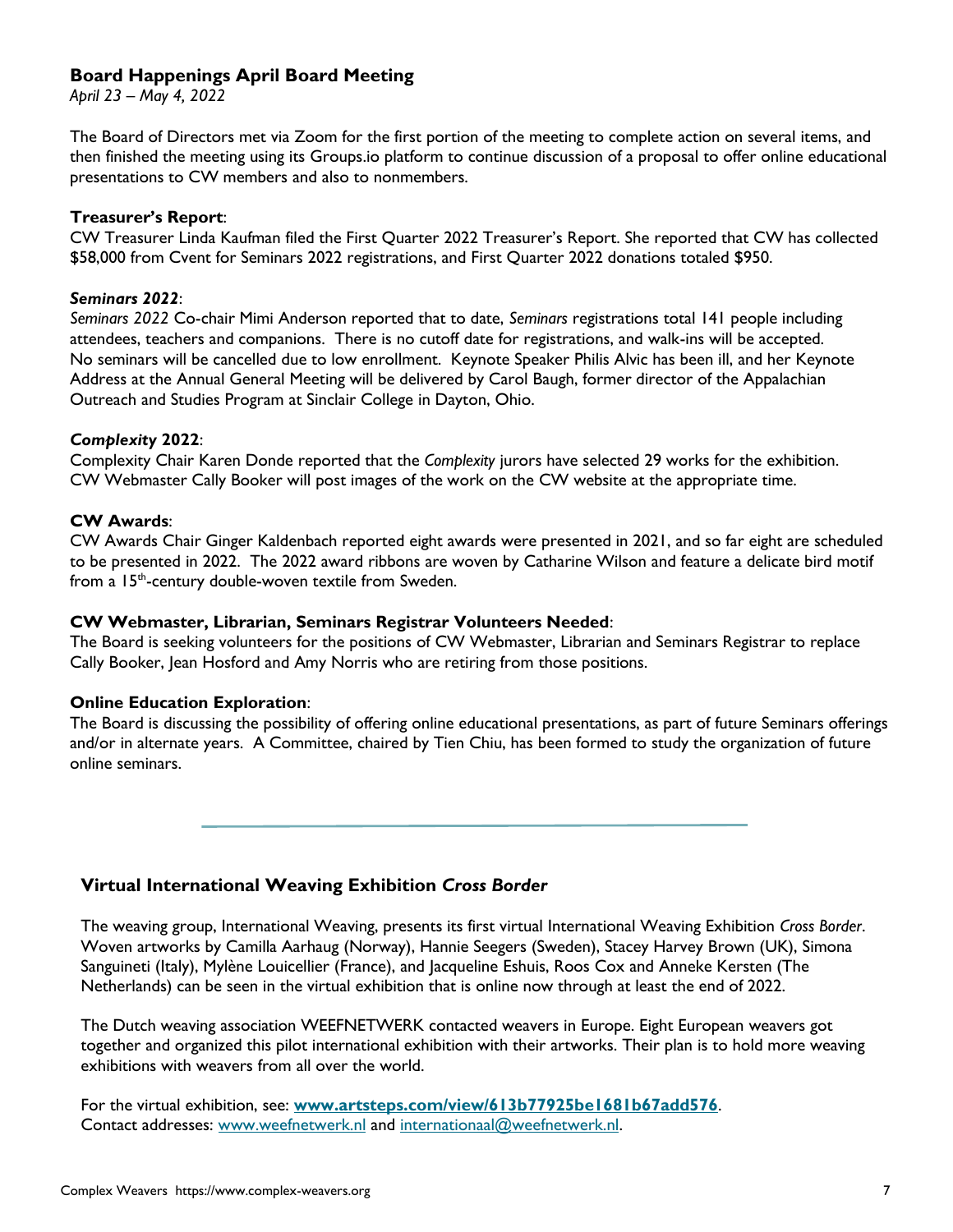#### <span id="page-7-0"></span>**Update:** *Complex Weavers Journal*

First, let me reassure you that your copies have not gotten lost. Your late, great Editor simply bumped up against the wall of real life again, which caused another small cascade of delays.

Second, there's some very good news: as I type this, the October 2021 issue of *Complex Weavers Journal* is in print and going into the mail! The issue is shockingly late, that's true – but it's coming! Some of you may even have received your copies before this Newsletter could arrive in your inboxes.

The next bit of good news: the February *Journal* is currently on my desk and well into the editing/layout processes. It will follow shortly on the heels of the October issue. It also is a late issue, but it's full of rich and exciting weaving explorations, and I know when you see it, you'll think it was well worth the wait.

To know when each issue is coming, keep an eye on the CW website. The [PDF versions](https://www.complex-weavers.org/journal/) of each issue will be posted there when printing has finished and the copies are being prepared for the mails.

Looking ahead, the June issue of *Complex Weavers Journal* will appear on time, and the additional *Seminars*-related publications (including the downloadable *Complexity* Gallery Guide) will be

online and available before the start of *Seminars 2022*.

We are all volunteers here, and real life comes first when required. Sometimes real life is a real Bear. Thank you (again) for your patience – and join me in relief that the calendar will be back in sync with itself very, very soon.

I leave you with a question: what project or concept has caught your attention so firmly that you can't wait to share it? If that question caused something to pop into your mind, consider sharing it with the rest of us via *Complex Weavers Journal*.

Ruth MacGregor Editor, *Complex Weavers Journal CWJournalEditorRM@gmail.com*



· Seminars Update · and more



#### News Flash: Printing is underway!

Get ready for the much-anticipated book from Complex Weavers

### Eight Shafts: Beyond the Beginning Personal Approaches to Design

The emphasis in this book is on the design process, illustrating how an idea expresses itself through line, structure, technique and materials. Join 72 weavers as they share the design and implementation processes for their original pieces.

Works presented in Part I were created on 8-shaft looms or derived from 8-shaft drafts. Those in Part II use one or more 8-shaft components on multi-shaft looms, drawlooms and Jacquard looms. Wherever you are in your creative journey, Eight Shafts: Beyond the Beginning offers concepts you can use now and in the future.

#### Here's what happens next:

- . If you pre-ordered the book, as soon as books are physically in our hands you will be contacted by email to make sure you still want it. If you confirm that you do, you'll receive an emailed invoice. Upon payment, the book will be sent to you.
- . If you did not pre-order the book, you can, of course, order your copy from our website: complex-weavers.org/market (Note that the book will not appear on the website until stock is on hand and available for purchase.)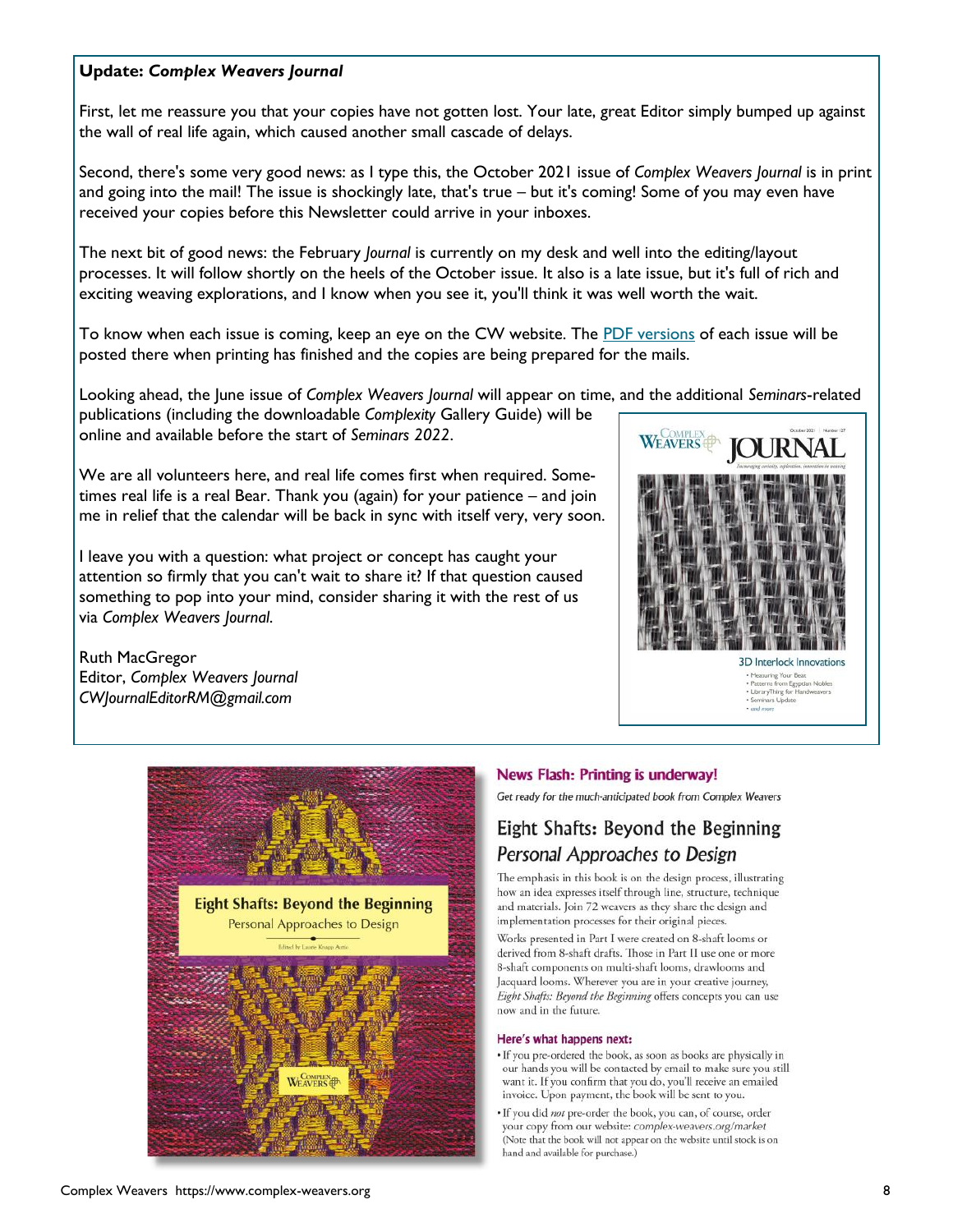## **Classifieds**

#### <span id="page-8-0"></span>**Spinning Wheel Sleuth: HAND LOOMS, SUPPLEMENT #22. \$10**

The Loom Built by Lars Hokanson; Devereux Mansion Looms Revisited; Barbour Linen Looms; School Desk Loom; The Loom Manual Library of Janet Meany. Hand Looms, Supplements #1 to #10, on flash drive. \$15. Make checks payable to and mail to The Spinning Wheel Sleuth, P. O. Box 422, Andover, MA 01810. Or via PayPal at [www.spwhsl.com.](http://www.spwhsl.com) 

#### **Ply-Splitting from Drawdowns: Interpreting Weave Structures in Ply-Split Braiding by Barbara J. Walker**

Learn how to use any single layer drawdown for ply-splitting. Many illustrations and photos guide you through the process. Finishing techniques are included and gallery pages inspire. \$34 USD plus shipping. [www.barbarajwalker.com.](http://www.barbarajwalker.com)

#### **Supplementary Warp Patterning: Turned Drafts, Embellishments & Motifs by Barbara J. Walker**

This comprehensive book by the authority on supplementary warp weaving will teach you that two (or more) warps are indeed better than one. Chapters on methods, design and warping are included. \$37 USD plus shipping. [www.lulu.com.](http://www.lulu.com) Enter the book title.

#### **Colour Handling in Fiberworks: Online video-based course**

- How to get the best from colour handling in Fiberworks weaving software - see review in June 2021 *CW Journal*
- Fourteen bite-sized video lessons totaling more than an hour plus downloadable practice drafts and images
- Registration fee of £25 GBP gives repeat access to all of the material for a full year.
- Pay by credit card or PayPal in any currency. [www.brendagibson.com/online-courses](https://www.brendagibson.com/online-courses/)





#### **Production Hand Weaver Sought with 16 Harness Capabilities**

I am looking for a talented hand-weaver to produce a collection of bags woven in a tube weave with a hemp warp and cut fabric filling. Contact: [david@dvbart-design.com](mailto:david@dvbart-design.com) Website: [www.dvbart-design.com/](https://www.dvbart-design.com/)